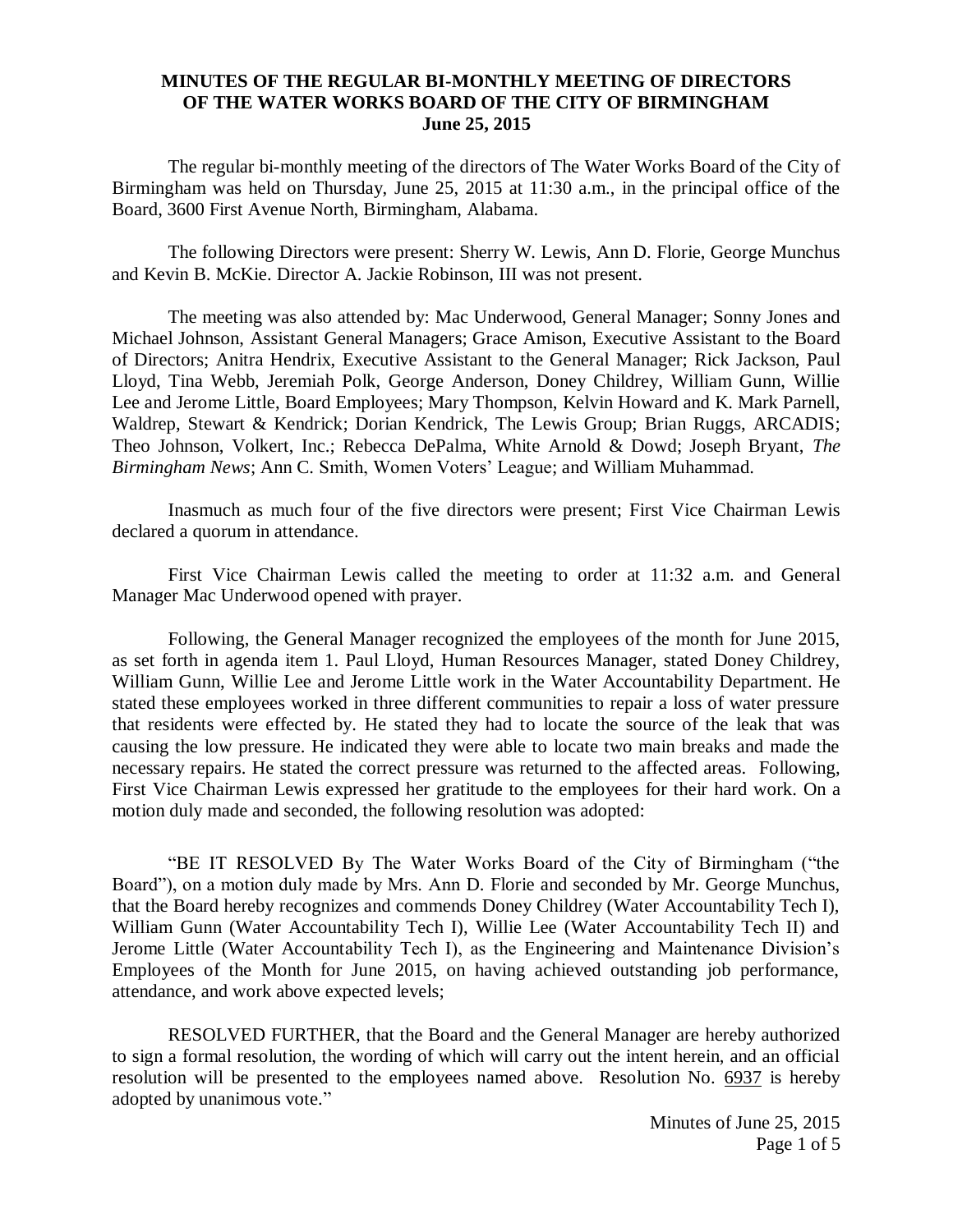Following, the General Manager asked the board to approve minutes of the Board of Directors' meetings, as set forth in agenda item 3. Mr. Underwood stated staff had reviewed the minutes and recommended them for approval. On a motion duly made and seconded, the following resolution was adopted:

"BE IT RESOLVED By The Water Works Board of the City of Birmingham ("the Board"), on a motion duly made by Mr. George Munchus and seconded by Mr. Kevin McKie, that the Board hereby approves minutes of the Regular Board of Directors' Meeting held May 15, 2015; Informational Board of Directors' Meeting held May 22, 2015; and Regular Board of Directors' Meeting held May 28, 2015. Resolution No. 6938 is hereby adopted by unanimous vote."

\* \* \* \* \* \* \* \* \* \* \* \* \* \* \* \* \* \* \*

Following, the General Manager asked the board to reimburse the Operating Account for capital expenditures for the period ended May 31, 2015, from Schedule No. IV (Cash Basis) in the amount of \$5,092,247.12, as set forth in agenda item 4. Director Munchus questioned how often the money is transferred. The General Manager responded the money is transferred monthly for capital projects. On a motion duly made and seconded, the following resolution was adopted:

"WHEREAS, ARCADIS US, Incorporated, in a Certificate dated June 12, 2015, certified that during the period ending May 31, 2015 that there were expenditures for the cost of system improvements, which were paid out of the Operating Account and reimbursement of that account is now due in the preliminary amount of \$5,092,247.12 and;

WHEREAS, transfers to the Operating Account can be made from any, or a combination, of the following: the 2002 Construction Fund, the Improvement Fund, and/or the Revenue Account.

NOW, THEREFORE, BE IT RESOLVED By The Water Works Board of the City of Birmingham, on a motion duly made by Mr. George Munchus and seconded by Mr. Kevin McKie, that the Trustee be, and is hereby instructed to immediately transfer \$5,092,247.12 to the Operating Account from any, or a combination, of the following: The 2002 Construction Fund, the Improvement Fund, and/or the Revenue Account.

Resolution No. 6939 is hereby adopted by unanimous vote."

\* \* \* \* \* \* \* \* \* \* \* \* \* \* \* \* \* \* \* \*

Following, the General Manager asked the board to approve payments of invoices for professional services, as set forth in agenda items 5.1 through 5.8. The General Manager indicated staff had reviewed the invoices and recommended them for approval. Director Florie questioned what is the payment to Ed Steel on Waldrep Stewart & Kendrick's invoice for. The General Manager stated Ed Steel is performing work regarding a proposed court case and indicated he was not sure what the details are. Director Florie stated she would abstain from

> Minutes of June 25, 2015 Page 2 of 5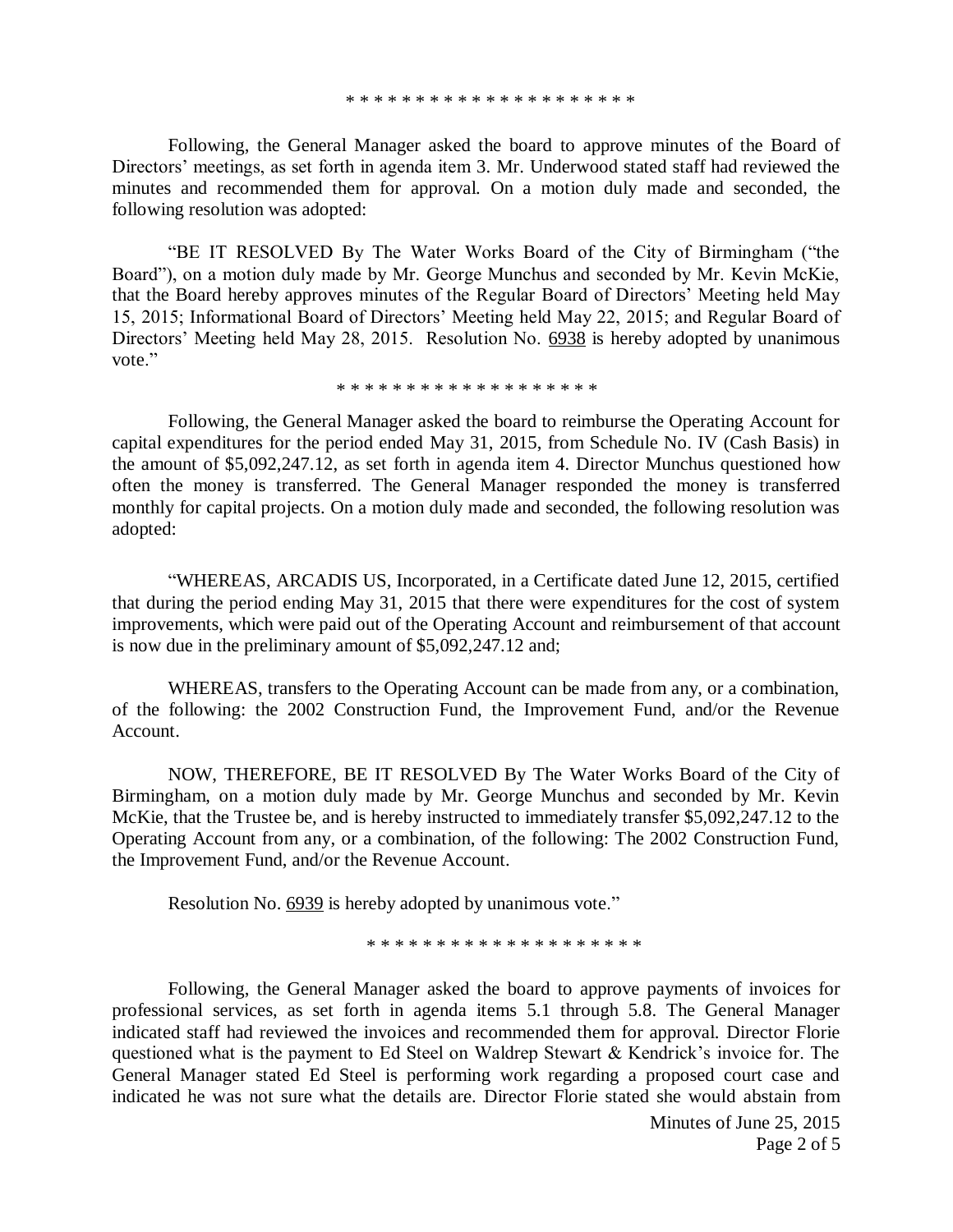voting on the Waldrep, Stewart & Kendrick invoice until she receives an explanation regarding the work. Director McKie questioned whether the meeting could go into Executive Session to explain the invoice. Board Attorney Mark Parnell stated Board Attorney Charlie Waldrep could answer questions regarding the charge on the invoice; however, he was not present for the meeting. Subsequently, on a motion duly made and seconded, the following resolution was adopted:

"BE IT RESOLVED By The Water Works Board of the City of Birmingham ("the Board"), on a motion duly made by Mr. George Munchus and seconded by Ms. Sherry W. Lewis, that the Board hereby authorizes staff to execute payments to the following:

| 5.1 | Dominick Feld Hyde, P.C.<br>For professional services related to BWWB Cafeteria Plan performed<br>for the period of May 28, 2015 through May 29, 2015 | 1,740.15<br>\$ |
|-----|-------------------------------------------------------------------------------------------------------------------------------------------------------|----------------|
| 5.2 | Carl Dalton NeSmith, Jr.<br>For professional services rendered for June 2015                                                                          | 2,700.00       |
| 5.3 | Raftelis Financial Consultants, Inc.<br>For professional services rendered for May 2015                                                               | 2,766.25<br>\$ |
| 5.4 | The Jones Group, LLC.<br>For professional services rendered for June 2015                                                                             | 5,000.00       |
| 5.5 | Adams and Reese, LLP<br>For professional services rendered for June 2015                                                                              | 7,500.00       |
| 5.6 | Volkert, Inc.<br>For professional services rendered for May 2015                                                                                      | 22,312.50      |
| 5.7 | Waldrep, Stewart & Kendrick, LLC<br>For professional services rendered for May 2015                                                                   | \$100,312.74   |
| 5.8 | ARCADIS, U.S., Inc.<br>For professional services rendered for May 2015                                                                                | \$584,703.31   |

Resolution No. 6940 is hereby adopted by Directors Lewis, Munchus, and McKie; Director Florie voted for items  $5.1 - 5.6$ ; and  $5.8$ ; and abstained from voting on Item  $5.7$ ."

\* \* \* \* \* \* \* \* \* \* \* \* \* \* \* \* \* \* \* \* \* \* \*

Following, the General Manager asked the board to take bids for the purchase and installation of a new 4 post heavy duty lift with a rolling jack for the Transportation Department, as set forth in agenda item 6. The General Manager stated there is an older lift that was installed in 1988 and it needs to be replaced. He stated staff recommends approval of this item. On a motion duly made and seconded, the following resolution was adopted: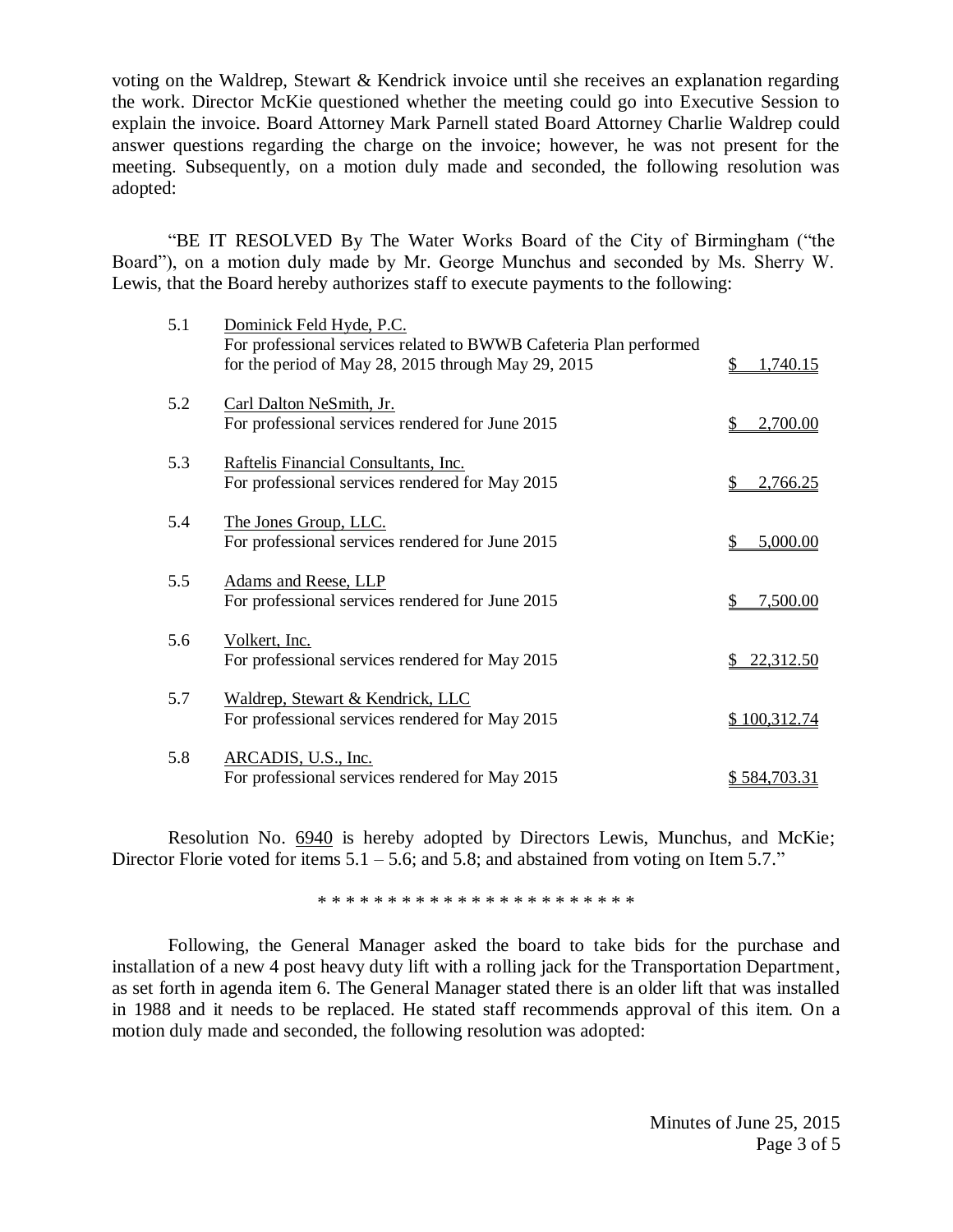"BE IT RESOLVED By The Water Works Board of the City of Birmingham ("the Board"), on a motion duly made by Mr. George Munchus and seconded by Mr. Kevin McKie, that the Board hereby authorizes staff to take bids for the purchase and installation of a new 4 post heavy duty lift with a rolling jack for the Transportation Department to lift heavy, medium sized trucks and other vehicles for the purpose of inspection, maintenance, servicing and cleaning; at an estimated out-of-pocket cost to the Board of \$100,000.00. Resolution No. 6941 is hereby adopted by unanimous vote."

\* \* \* \* \* \* \* \* \* \* \* \* \* \* \* \* \* \* \* \* \* \* \* \*

Following, the General Manager asked the board to award bid to G & K Services for estimated quantities of uniforms for BWWB field employees, as set forth in agenda item 7. First Vice Chairman Lewis questioned whether the bid was for a year. The General Manager responded yes. He stated staff recommends approval of this item. On a motion duly made and seconded, the following resolutions were adopted:

"BE IT RESOLVED By The Water Works Board of the City of Birmingham ("the Board"), on a motion duly made by Mr. Kevin McKie and seconded by Mr. George Munchus, that the Board hereby awards bid to G  $\&$  K Services, the lowest responsible and responsive bidder, for estimated quantities of uniforms for the Board's field employees, at an estimated outof-pocket cost to the Board of \$54,917.40. Resolution No. 6942 is hereby adopted by unanimous vote."

## \* \* \* \* \* \* \* \* \* \* \* \* \* \* \* \* \* \* \*

Next, the General Manager gave an update regarding information requested from the June 19, 2015 Regular Board of Directors' meeting. He presented the board with a handout regarding the SCADA system. A copy of the handout is on file with said meeting book. He stated the cost of the system and the savings cost on the maintenance agreement. He indicated the list price for the system is over \$1.5 million; however, BWWB will be able to purchase is for \$892,514.00. He stated this will result in a savings of \$627,894 for purchasing the system. The General Manager stated BWWB already has a maintenance agreement for three years in place. He indicated BWWB will receive a savings of \$79,765.00 for years two and three of the agreement. The General Manager stated the overall savings for the system is \$707,659.00. First Vice Chairman stated she spoke with Chairman Robinson and indicated he has concerns regarding discrepancies in the numbers. The General Manager responded staff was not asking the board to approve this item today but was providing this additional information. He indicated any concerns regarding this item can be addressed. First Vice Chairman Lewis questioned whether there is a warranty on the equipment. The General Manager stated there is a one year warranty on all equipment. Director McKie questioned whether the list price was a contracted price for BWWB or is it the same price for everyone. The General Manager responded BWWB is receiving a discount because it is upgrading its equipment. He stated staff would like to get this item approved at the next board meeting and requested any questions from the board regarding this item be presented to staff.

Following, the General Manager stated the he has reviewed the reports regarding the actuarial and audit reports. He stated BWWB has received good news over the last several weeks regarding BWWB operations. He stated BWWB has received an unqualified opinion on three

> Minutes of June 25, 2015 Page 4 of 5